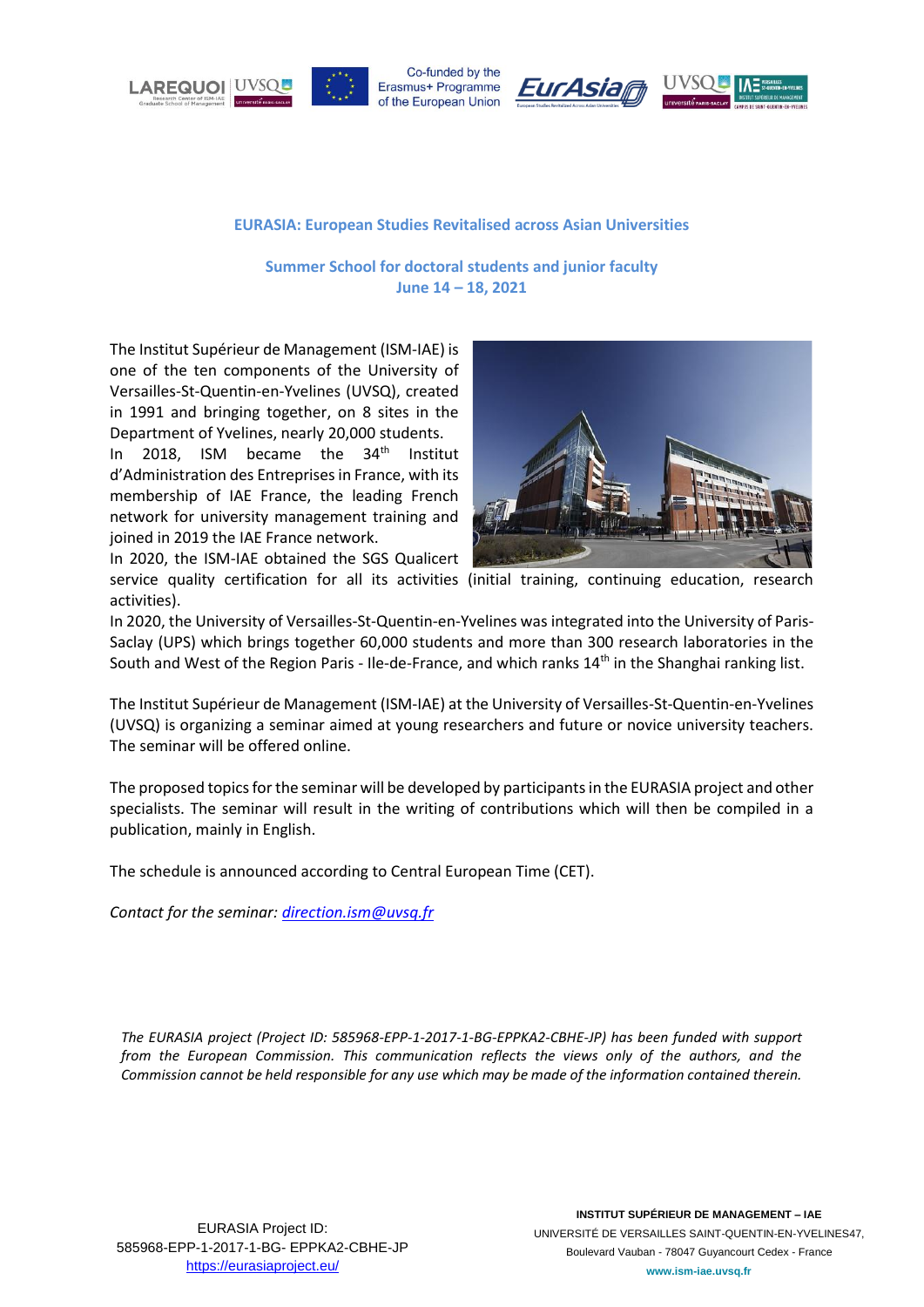

# *Programme of the summer school*

*To participate in the summer school:*  https://uvsq-fr.zoom.us/j/92005104119?pwd=VkZVTlFhWXR2WGtXNTdKcmpIbW9LQT09 ID: 920 0510 4119 – Code: 310134

#### **Monday, 14th**

8h-10h30: Welcome, presentation of the seminar, articulation with Eurasia project *Maria Stoicheva, Lid King, Stela Raytcheva, Gilles Rouet*

11h-13h: Training and induction of novice teachers in higher education

- *\* Elodie Prot, presentation of the integration process used in UVSQ*
- *\* Younes El Manzani, presentation and personal analysis*
- *\* Jean Claude Lopez, presentation and personal analysis*
- *13h Discussion*

## **Tuesday, 15th**

8h-10h30: The employability of graduates: the fundamental objective of a student-centered organization

*\* Thierry Côme, the case of IUT & BUT*

*\* Mourad Attarça, employability of diplomas, general presentation and continuing education as a factor of employability*

*\* Stela Raytcheva, The professional integration of graduates, the case of work-study programs and of the program "communication of organizations" 10h Discussion*

11h-13h: The employability of graduates: the fundamental objective of a student-centered organization, focused on national cases

> *\* Boryana Bogdanova, Employability based on students' unique capabilities, the case of the FEBA Career Center*

> *\* Vesselin Popovski, Career opportunities for O.P.Jindal Global University graduates*

> *\* Testimonies of Céline Conte, Habibatou Coulibaly and Estefania Aguirre, master students at ISM-IAE*

*12h Discussion*

#### **Wednesday, 16th**

8h-10h30: Designing higher education programs: objectives (profiles of graduates), skills and curricula, Program-Skills Approach

- *\* Martin Beis, presentation of the method used in France, programcompetence approach*
- *\* Gilles Rouet, implementation of the method, description of an accredited program*
- *\* Mourad Attarça, Implementing training programs in a skills-based approach*

*10h Discussion*